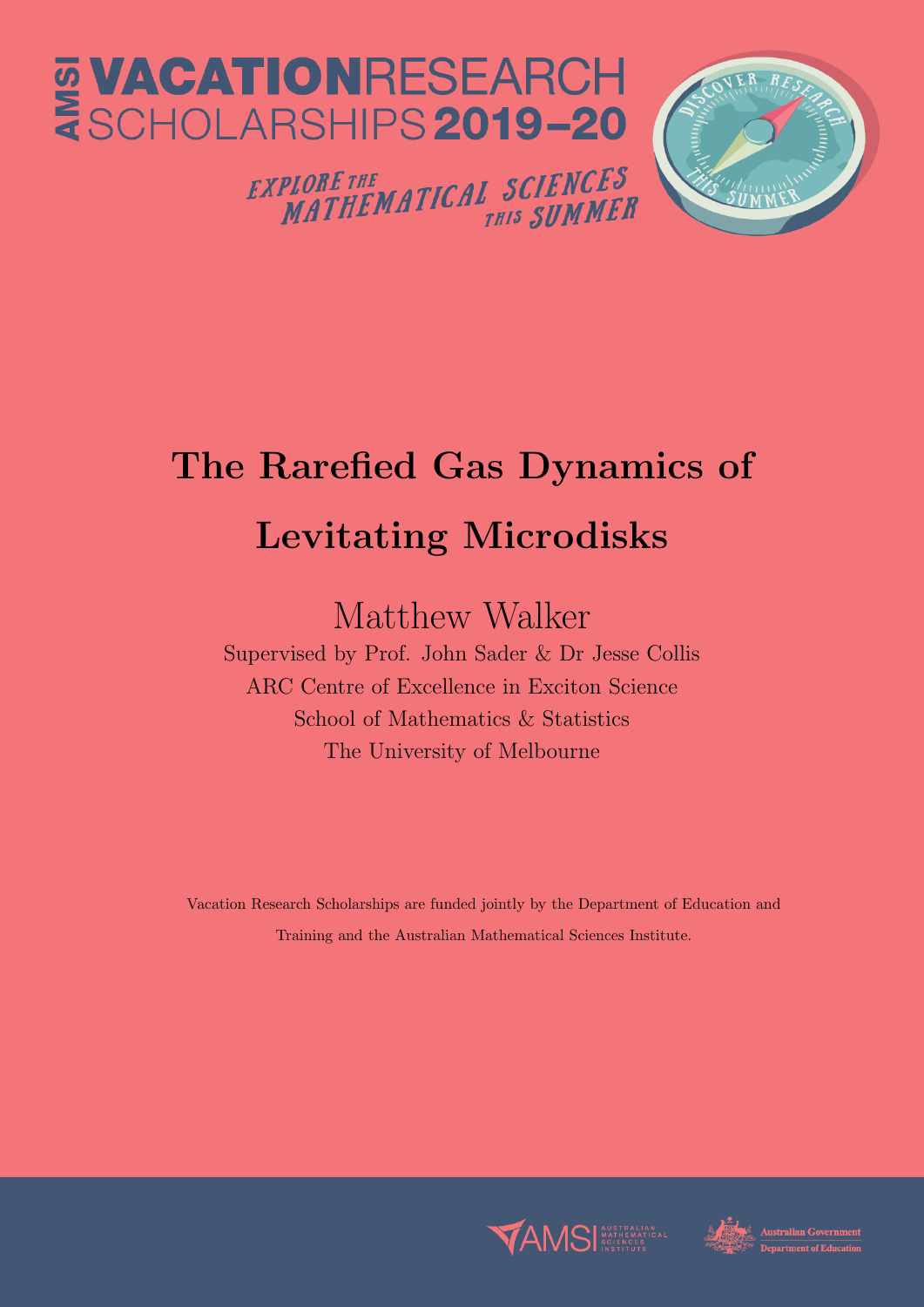### Contents

| Abstract<br>Introduction |                  |                                                              | $\boldsymbol{2}$<br>3 |
|--------------------------|------------------|--------------------------------------------------------------|-----------------------|
|                          |                  |                                                              |                       |
|                          | 1.1              |                                                              | $\overline{4}$        |
|                          | 1.2              |                                                              | $\overline{5}$        |
|                          | 1.3              |                                                              | 6                     |
|                          | 1.4              |                                                              | 6                     |
|                          |                  | 1.4.1                                                        | $\overline{7}$        |
|                          |                  | 1.4.2                                                        | $\overline{7}$        |
|                          |                  | 1.4.3                                                        | 8                     |
|                          | 1.5              |                                                              | 8                     |
| $\bf{2}$                 | Flow in the Gaps |                                                              | 8                     |
|                          | 2.1              | Results from Asymptotic Analysis of the Boltzmann Equation   | 8                     |
|                          | 2.2              |                                                              | 10                    |
| 3                        |                  | <b>Combining these Flows</b>                                 | 11                    |
| 4                        | Results          |                                                              |                       |
|                          | 4.1              | Comparison Between Theoretical Model and Existing Experiment | 12                    |
|                          | 4.2              |                                                              | 13                    |
| 5                        |                  | Conclusion                                                   | 15                    |



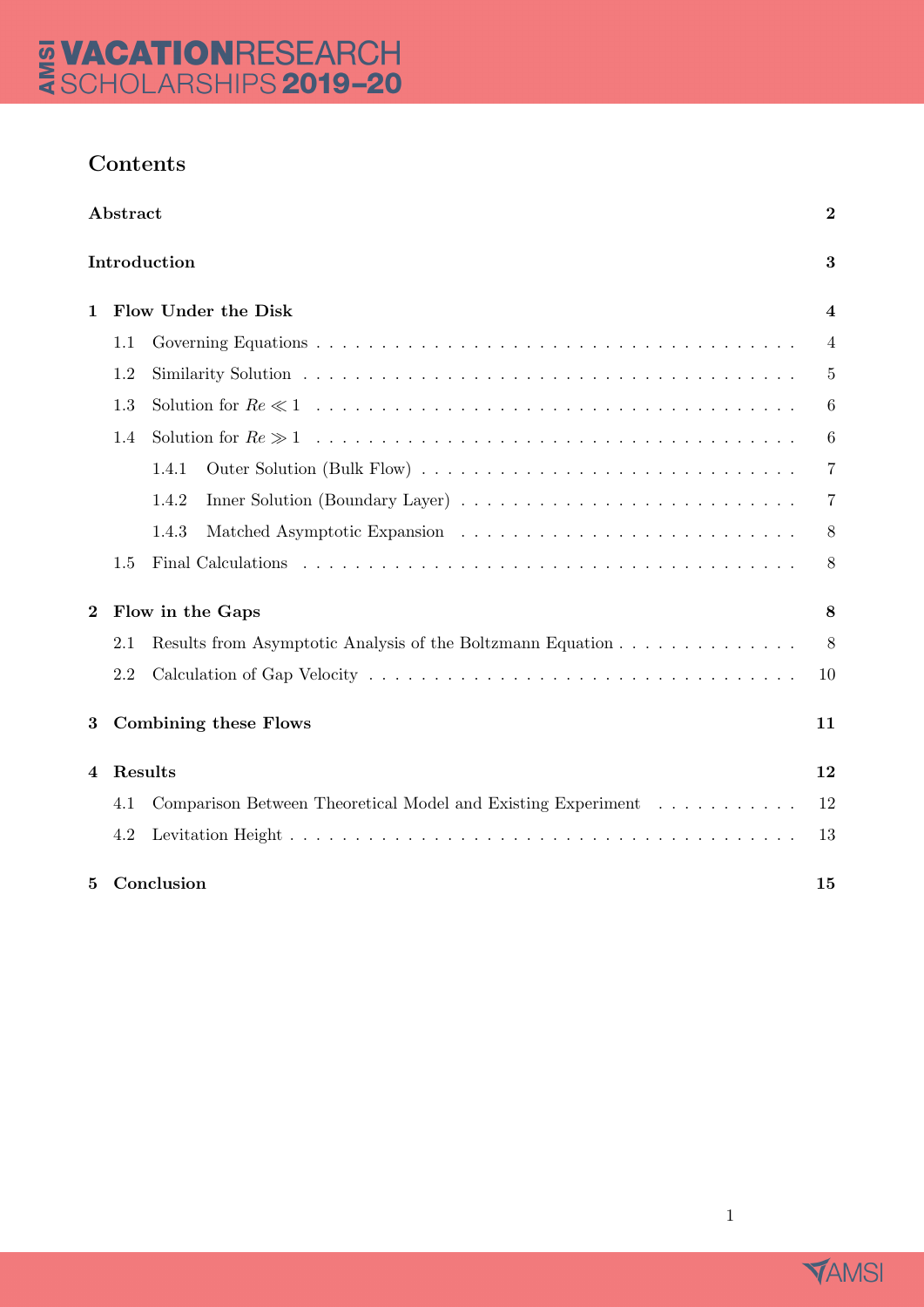# E VACATIONRESEARCH

### Abstract

In a recent experiment, the levitation of macroscopic nanocardboard plates has been observed. These plates are self-propelled through a photophoretic force from below, and thus exhibit this levitation without any moving parts. This is due to a near-continuum thermal creep across gaps in the plate. This paper presents a self-consistent model of photophoretic levitation for a disk. We analyse and combine the flows underneath the disk, and through cylindrical gaps in the disk surface, to generalise this levitation to higher Reynolds number flows and larger disks. We deduce that increasing the disk radius increases the levitation height, but the disk will not levitate under significant excess mass.

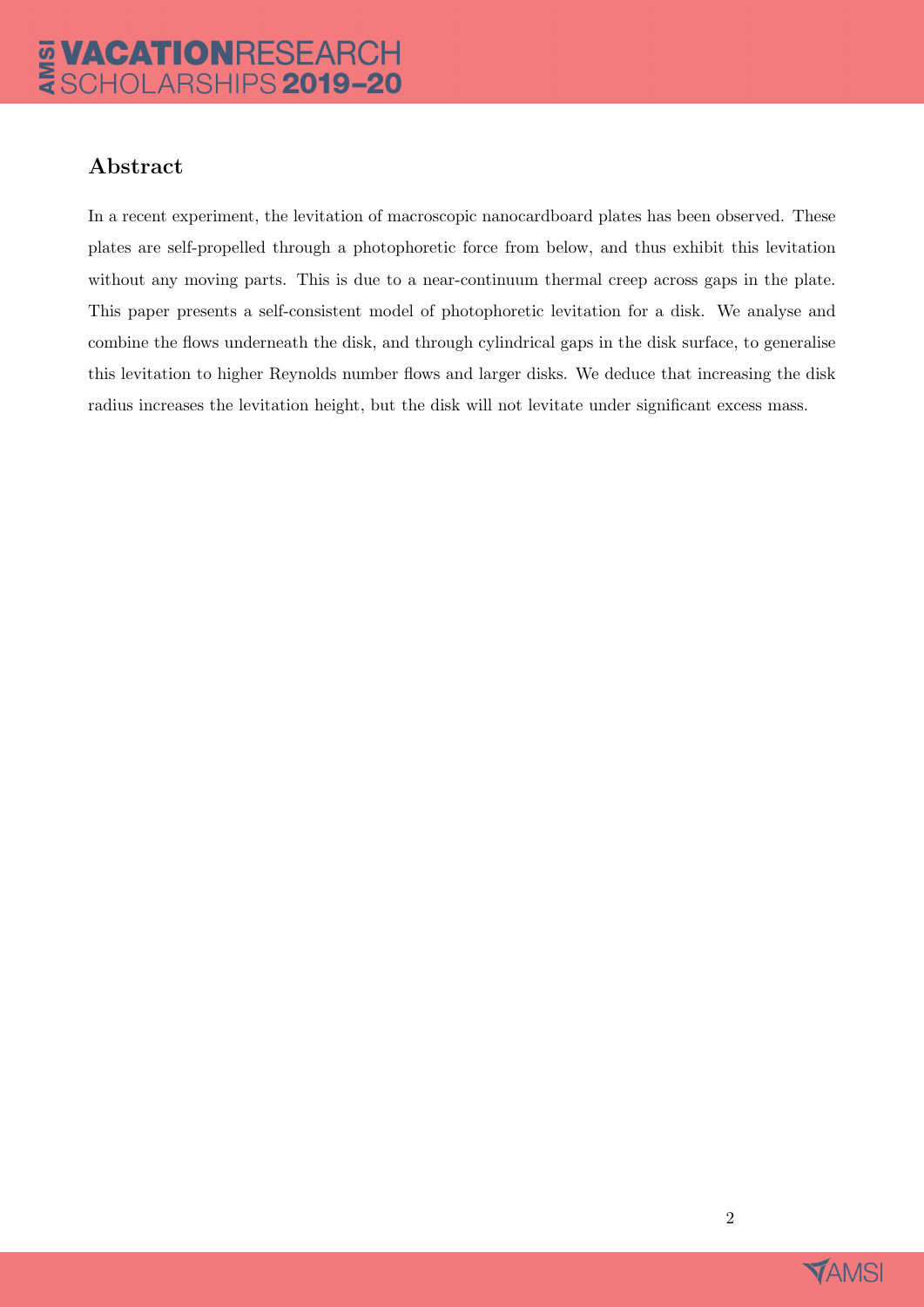### Introduction

Rarefied gas dynamics is concerned with gas flows where the mean free path  $\lambda$  is comparable to the characteristic length scale of the system  $L$ . We define the ratio of these terms to be the Knudsen number  $Kn = \frac{\lambda}{L}$  $\frac{\lambda}{L}$ . In flow regimes where Kn is not negligible, the gas no longer moves as a continuum; that is, the Navier-Stokes equations that govern fluid flow - and the no-slip boundary condition that we use to solve them - start to break down. These rarefaction effects in a gas can be modelled by allowing a temperature gradient-dependent slip velocity at the boundary - a phenomenon called thermal creep [1]. In a recent experiment by Bargatin et al. [2] this was applied to create a self-levitating nanocardboard plate (fig. 1). This plate is heated by an LED from below, causing a temperature gradient across the height of the plate, inducing an airflow downward through gaps in the plate surface, which then propels the plate upwards (fig. 2). In this paper we model this airflow as a phenomenon caused by thermal creep.



Figure 1: Photograph of the 0.5cm x 1cm levitating nanocardboard plate constructed by Bargatin [2].



Figure 2: Diagram of Bargatin's apparatus used to levitate the plate [2]. This employs thermal creep-induced flow through gaps in the plate surface. Note the gas flow from the cold end to the hot end - a counter-intuitive result.

In this paper we model Bargatin's levitating plate as a disk, with cylindrical holes down its length representing the gaps, so as to create a self-consistent theory of levitating microdisks. For the flow underneath the disk, we replicate the analysis of Hinch [3] for disks floating above an air table,

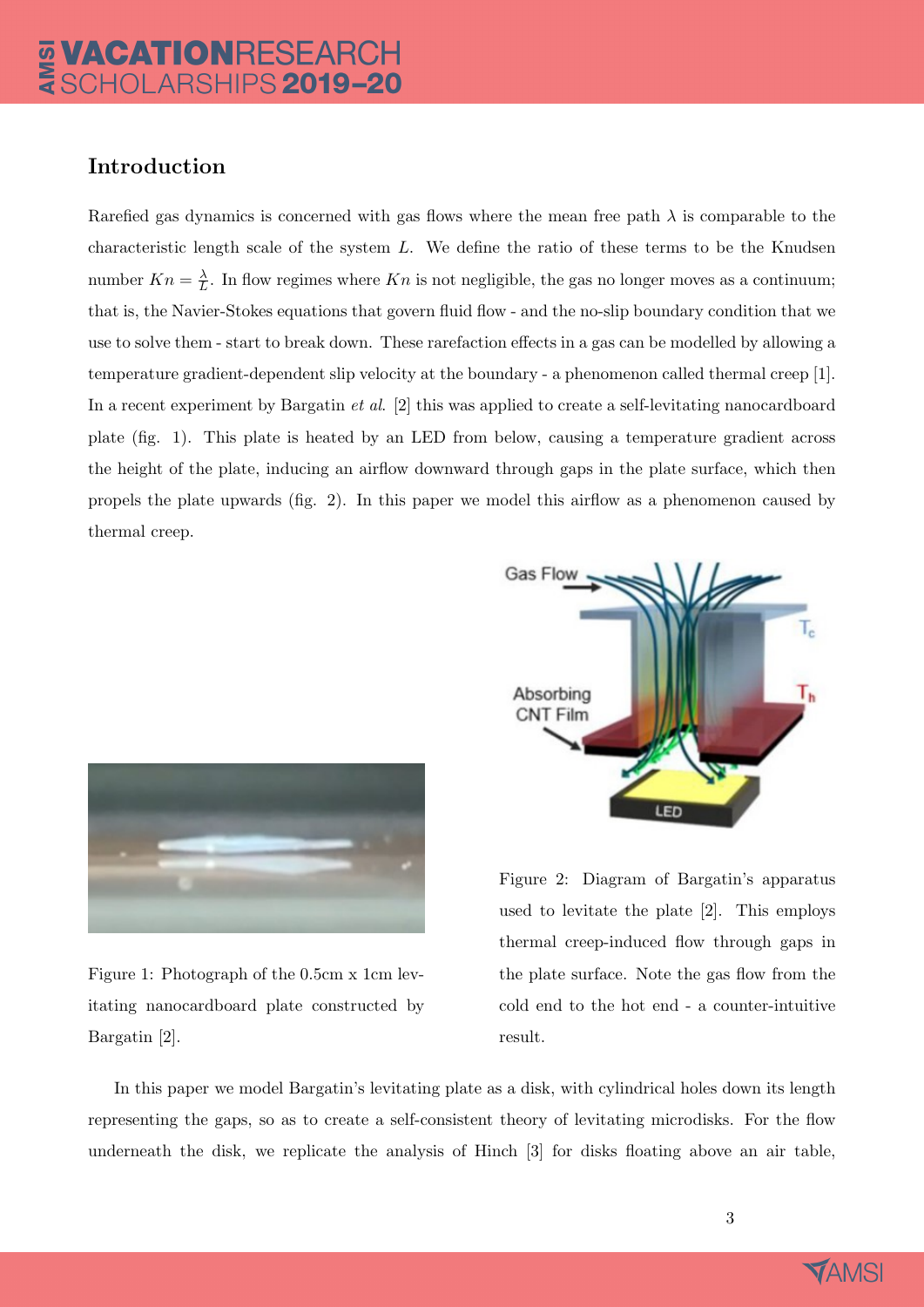with changed boundary conditions as elucidated in section 1. We then analyse the cylindrical gap flow induced by thermal creep in section 2, using theory derived from Nassios & Sader's paper [1] on asymptotic analysis of the Boltzmann equation. This incorporates our required near-continuum effects. We then combine these flows to develop a holistic picture of this levitation, deriving results for the levitation height in terms of different parameters. We see that levitation height increases as we increase the disk radius, but large temperature gradients are required to hold up significant payloads.

#### 1 Flow Under the Disk

#### 1.1 Governing Equations

We proceed with this analysis as per Hinch [3]. Let  $R_{disk}$  be the disk radius, p be the pressure and h be the levitation height. This flow is axisymmetric, so the velocity of air flow is  $(u, w)$  in cylindrical polar co-ordinates  $(r, z)$ . The boundary conditions are

$$
u = 0
$$
,  $w = 0$ , when  $z = 0$ ,  $u = 0$ ,  $w = -q$ , when  $z = h$ ,  $p = p_a$ , when  $r = R_{\text{disk}}$ ,

where  $p_a$  is atmospheric pressure above the disk, and q is inflow velocity across the disk. Our continuity equation is

$$
\frac{1}{r}\frac{\partial}{\partial r}(ru) + \frac{\partial w}{\partial z} = 0.
$$
\n(1)

We introduce natural scaled variables for  $w, r$  and  $z$ :

$$
\hat{w}=\frac{w}{q},~\hat{r}=\frac{r}{R_{\rm disk}},~\zeta=\frac{z}{h},
$$

which, when substituted into eq.  $(1)$ , gives the scaled continuity equation

$$
\frac{h}{qR_{\rm disk}}\frac{1}{\hat{r}}\frac{\partial}{\partial\hat{r}}(\hat{r}u)+\frac{\partial\hat{w}}{\partial\zeta}=0.
$$

This gives us an appropriate scale for u:

$$
\hat{u} = \frac{h}{qR_{\text{disk}}}u.
$$

So, the scaled radial component of Navier-Stokes becomes

$$
\hat{u}\frac{\partial\hat{u}}{\partial\hat{r}} + \hat{w}\frac{\partial\hat{u}}{\partial\zeta} = -\frac{h^2}{\rho R_{\text{disk}}^2 q^2}\frac{dp}{d\hat{r}} + \frac{\mu h}{\rho R_{\text{disk}}^2 q}\frac{1}{\hat{r}}\frac{\partial}{\partial\hat{r}}(\hat{r}\frac{\partial\hat{u}}{\partial\hat{r}}) - \frac{\mu h}{\rho R_{\text{disk}}^2 q}\frac{\hat{u}}{\hat{r}^2} + \frac{1}{Re}\frac{\partial^2\hat{u}}{\partial\zeta^2},
$$

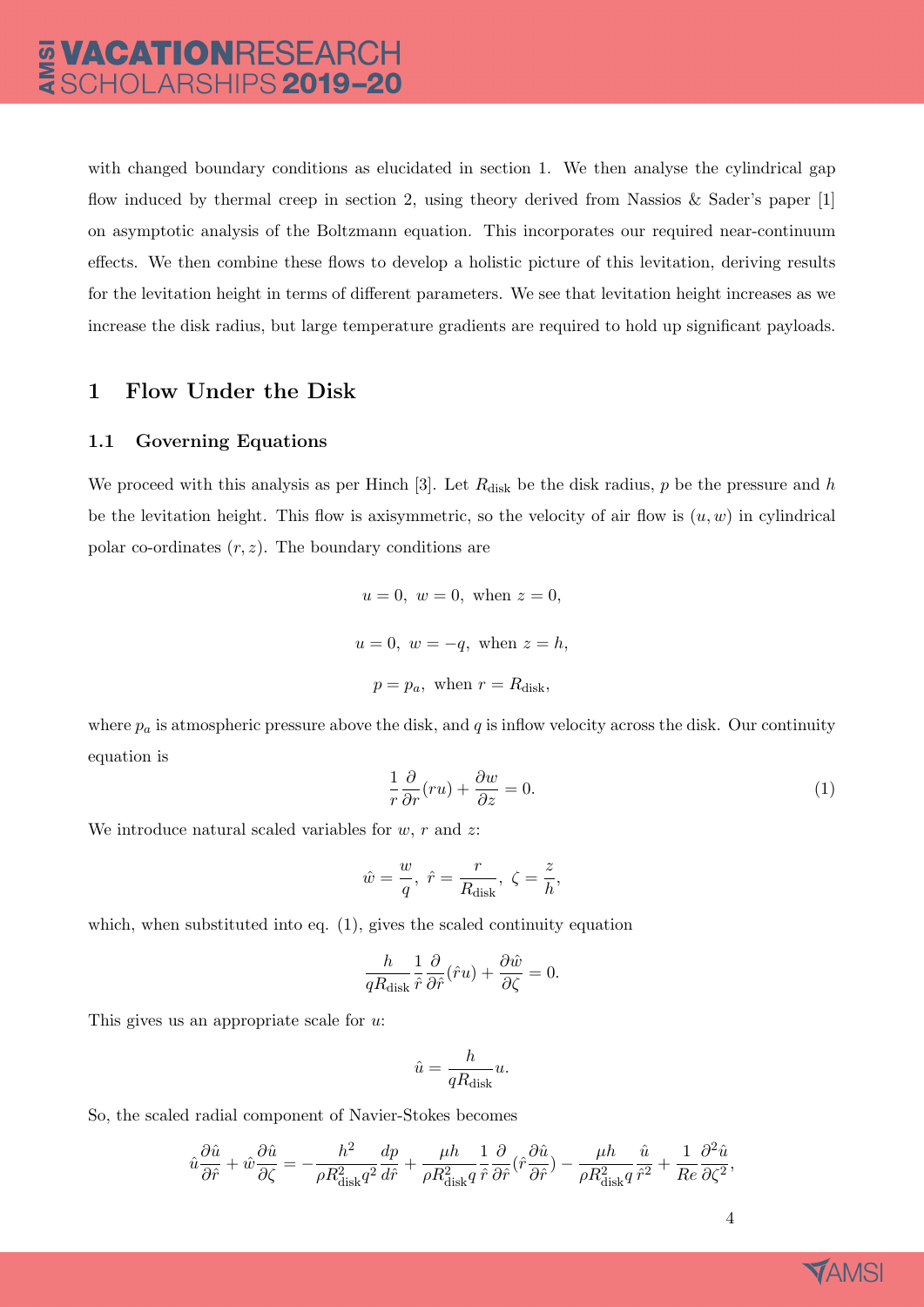where we define our Reynolds number for this flow under the disk to be

$$
Re = \frac{\rho q h}{\mu}.
$$

For thin gaps  $h \ll R_{\text{disk}}$ , we perform a regular perturbation expansion around infinetesimal  $\frac{h}{R_{\text{disk}}}$ , revealing that to leading order, the (unscaled) radial component of Navier-Stokes becomes

$$
\rho(u\frac{\partial u}{\partial r} + w\frac{\partial u}{\partial z}) = -\frac{dp}{dr} + \mu \frac{\partial^2 u}{\partial z^2}.
$$
\n(2)

Similarly, the z component reduces to

$$
\frac{\partial p}{\partial z} = 0.
$$

We need to find the pressure distribution under the disk  $p(r)$ . The force balance on the disk

$$
Mg = \int \mathbf{n} \cdot \mathbf{T} \, dS = \int_0^{R_{\text{disk}}} 2\pi r (p - p_a) dr,\tag{3}
$$

where  **is the normal vector to the surface pointing into the fluid and**  $**T**$  **is the stress tensor, will then** give the equation from which we can determine the levitation height.

#### 1.2 Similarity Solution

There is a solution to this flow problem, namely the similarity solution for the boundary layer at an axisymmetric stagnation point. To permit this similarity solution in the thin gap, we ignore edge effects  $O(\frac{h}{R_v})$  $\frac{h}{R_{\rm disk}}$ ), so that

$$
w = qf(\zeta)
$$

for some function f, and  $\zeta = \frac{z}{h}$  $\frac{z}{h}$  as defined in section 1.1. From axisymmetry, we may exploit the Stokes stream function

$$
(u, w) = \left(-\frac{1}{r}\frac{\partial \Psi}{\partial z}, \frac{1}{r}\frac{\partial \Psi}{\partial r}\right)
$$

to give

$$
u = -\frac{qr}{2h}f'(\zeta).
$$

Substituting these velocity expressions into eq. (2) reduces it from a  $2<sup>nd</sup>$  order PDE to a  $3<sup>rd</sup>$  order ODE

$$
-\frac{1}{2}f'^2 + ff'' - \frac{1}{Re}f''' = \frac{2h}{\rho r q^2} \frac{dp}{dr},\tag{4}
$$

with boundary conditions on  $f$ , rather than  $u$  and  $w$ :

$$
f(0) = 0, f'(0) = 0, f(1) = -1, f'(1) = 0.
$$

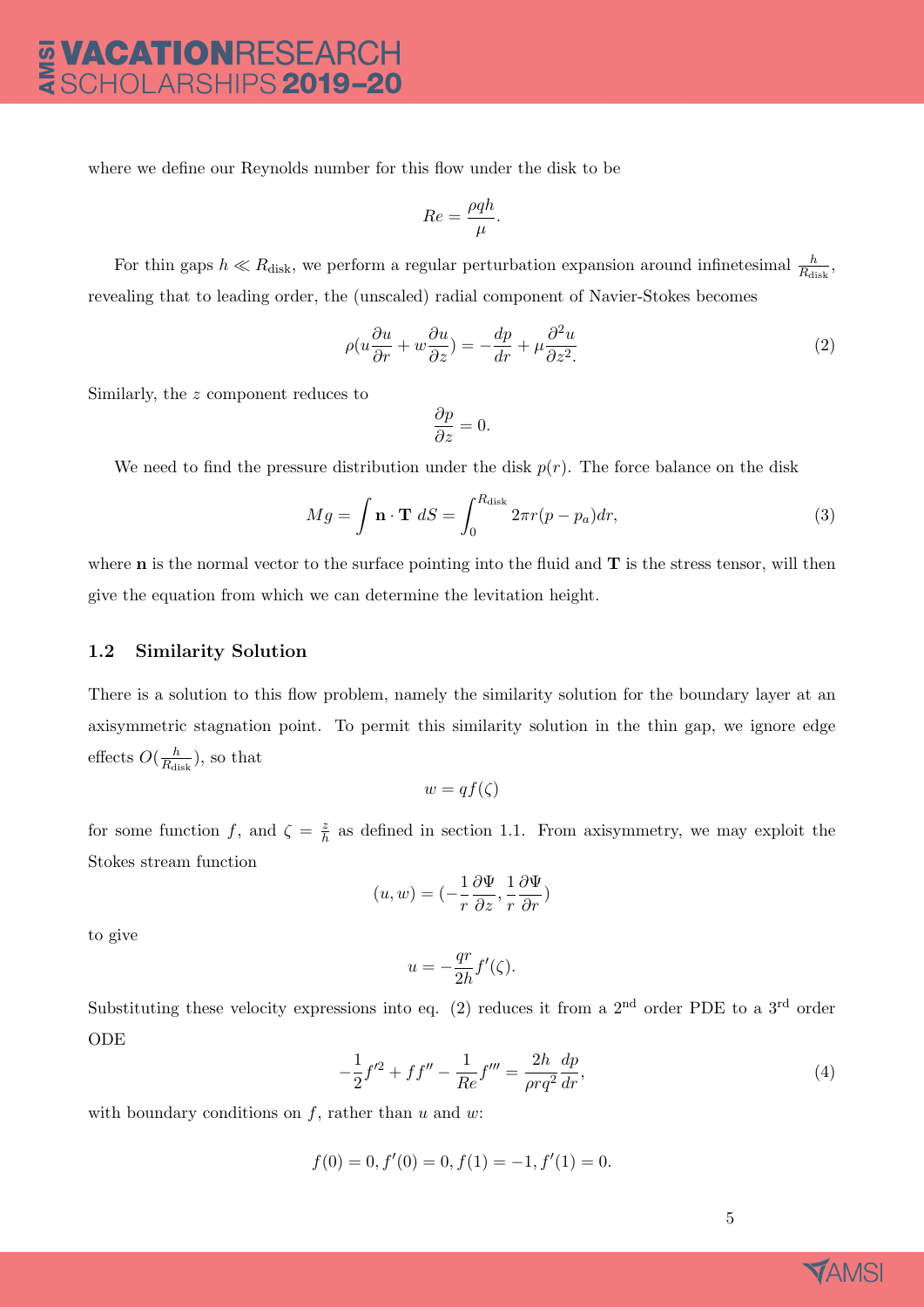## E VACATIONRESEARCH

The LHS of eq. (4) only depends on  $\zeta$ , and the RHS only depends on r, so we define our separation constant  $\beta$  such that

> $-2\beta = \frac{2h}{\Box}$  $\rho r q^2$  $rac{dp}{dr}$ ,

giving:

$$
p = p_a + \frac{\rho q^2}{2h^2} (R_{\text{disk}}^2 - r^2) \beta,
$$
\n(5)

$$
-\frac{1}{2}f'^2 + ff'' - \frac{1}{Re}f''' = -2\beta.
$$
\n(6)

Eq. (5) must be solved to find the pressure gradient coefficient  $\beta$  as a function of Re. We examine the limits of small and large Re, then combine these for an approximate (but asymptotically viable) solution for  $\beta$ .

#### 1.3 Solution for  $Re \ll 1$

We expand in a series for  $Re \ll 1$ , taking care to balance f terms with  $\beta$  terms. Such an expansion is:

$$
f = f_0 + Ref_1
$$
 and  $\beta = \frac{1}{Re}\beta_0 + \beta_1$ .

The leading order problem is

$$
f_0''' = 2\beta_0
$$
 with  $f_0(0) = 0$ ,  $f_0'(0) = 0$ ,  $f_0(1) = -1$ ,  $f_0'(1) = 0$ ,

which gives us

$$
f_0 = 2\zeta^3 - 3\zeta^2
$$
 and  $\beta_0 = 6$ .

Our first order problem is:

$$
f_1''' = 2\beta_1 - \frac{1}{2}f_0'^2 + f_0f_0''
$$
 with  $f_1(0) = f_1'(0) = f_1(1) = f_1'(1) = 0$ ,

which gives us

$$
\beta_1=\frac{27}{35}.
$$

Bringing together our results for  $Re \ll 1$ , remembering we only need  $\beta$  for further analysis, we have found

$$
\beta = \frac{6}{Re} + \frac{27}{35}
$$

#### 1.4 Solution for  $Re \gg 1$

For large  $Re$ , we use the method of dominant balance to find that a boundary layer of thickness  $Re^{\frac{1}{2}}$ develops near the bottom surface at  $\zeta = 0$ , so as to permit the no-slip condition  $f'(0) = 0$  there.

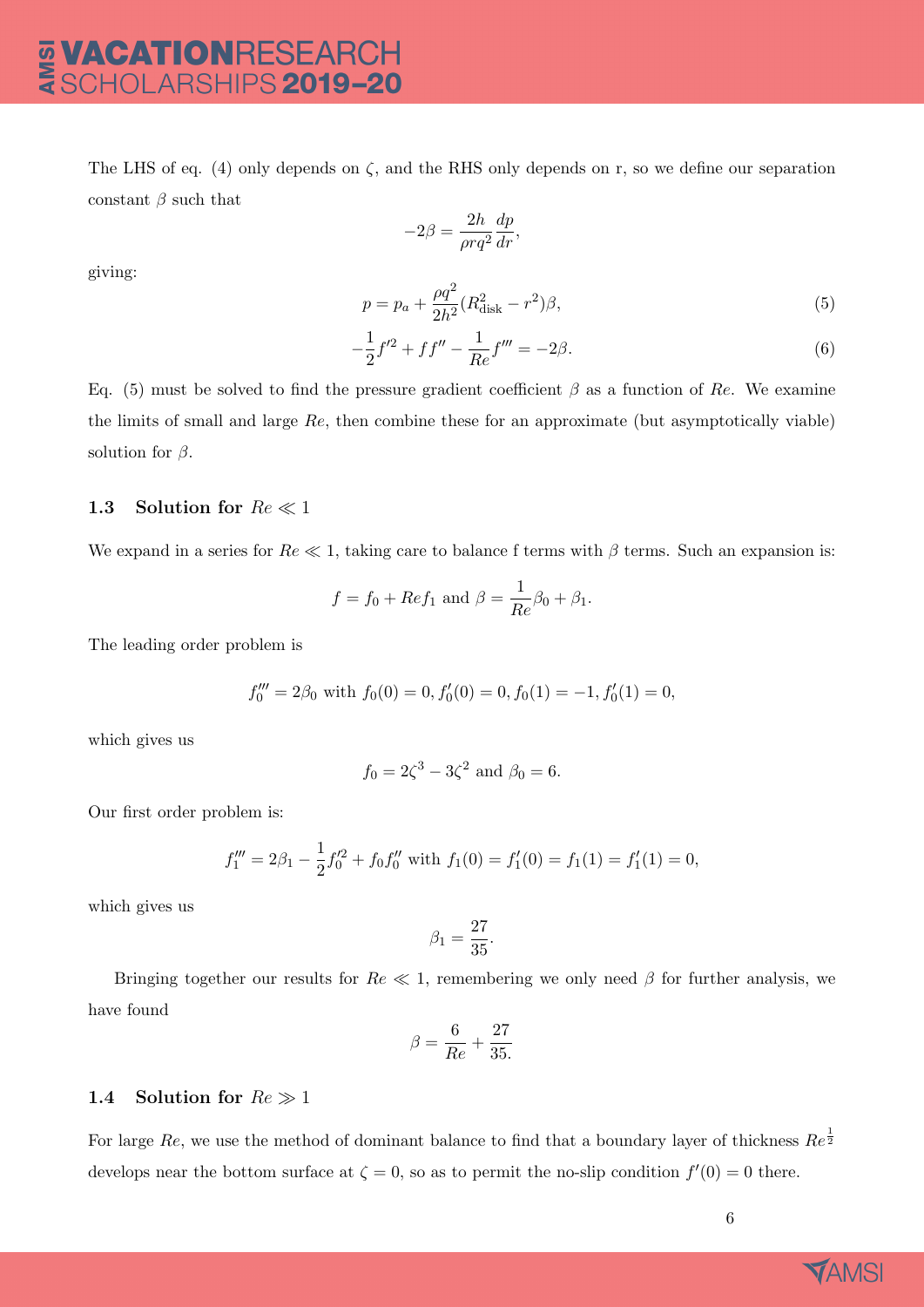### **VACATIONRESEARCH<br>SCHOLARSHIPS 2019-20** AMSI

#### 1.4.1 Outer Solution (Bulk Flow)

Outside the boundary layer, we expand

$$
f = f_0 + Re^{-\frac{1}{2}}f_1
$$
 and  $\beta = \beta_0 + Re^{-\frac{1}{2}}\beta_1$ ,

so that the problem for the leading order is

$$
-\frac{1}{2}f_0^{\prime 2} + f_0 f_0^{\prime \prime} = -2\beta_0,
$$

which satisfies all boundary conditions except the bottom slip condition:

$$
f_0(0) = 0, \ f_0(1) = -1, \ f'_0(1) = 0.
$$

This is satisfied by quadratics in  $\zeta$ . Choosing the quadratic that satisfies these boundary conditions yields

$$
f_0 = \zeta^2 - 2\zeta \text{ and } \beta_0 = 1.
$$

This solution has a slip on the bottom surface  $f'_{0}(0) = -2$ .

#### 1.4.2 Inner Solution (Boundary Layer)

We don't expand inside the boundary layer; rather, we define rescaled inner variables for velocity and height, so that we asymptotically balance velocity, as

$$
F(\xi) = Re^{\frac{1}{2}}f(\zeta) \text{ with } \xi = Re^{\frac{1}{2}}\zeta.
$$

So now, using  $\beta = 1$  the governing equation (6) becomes:

$$
-\frac{1}{2}F^{\prime 2} + FF^{\prime \prime} - F^{\prime \prime \prime} = -2,\tag{7}
$$

with boundary conditions

$$
F(0) = 0 \text{ and } F'(0) = 0,
$$

and matching condition

$$
F' \to 2 \text{ as } \xi \to \infty.
$$

Eq. (7) must be solved for numerically. Using a Runge-Kutta method, shooting from  $\xi = 0$  and adjusting our guess for  $F''(0)$  until  $F' \to 2$ , we find that

$$
F \to -2\xi + 1.138 \text{ as } \xi \to \infty. \tag{8}
$$

This is the outer part of our inner solution.

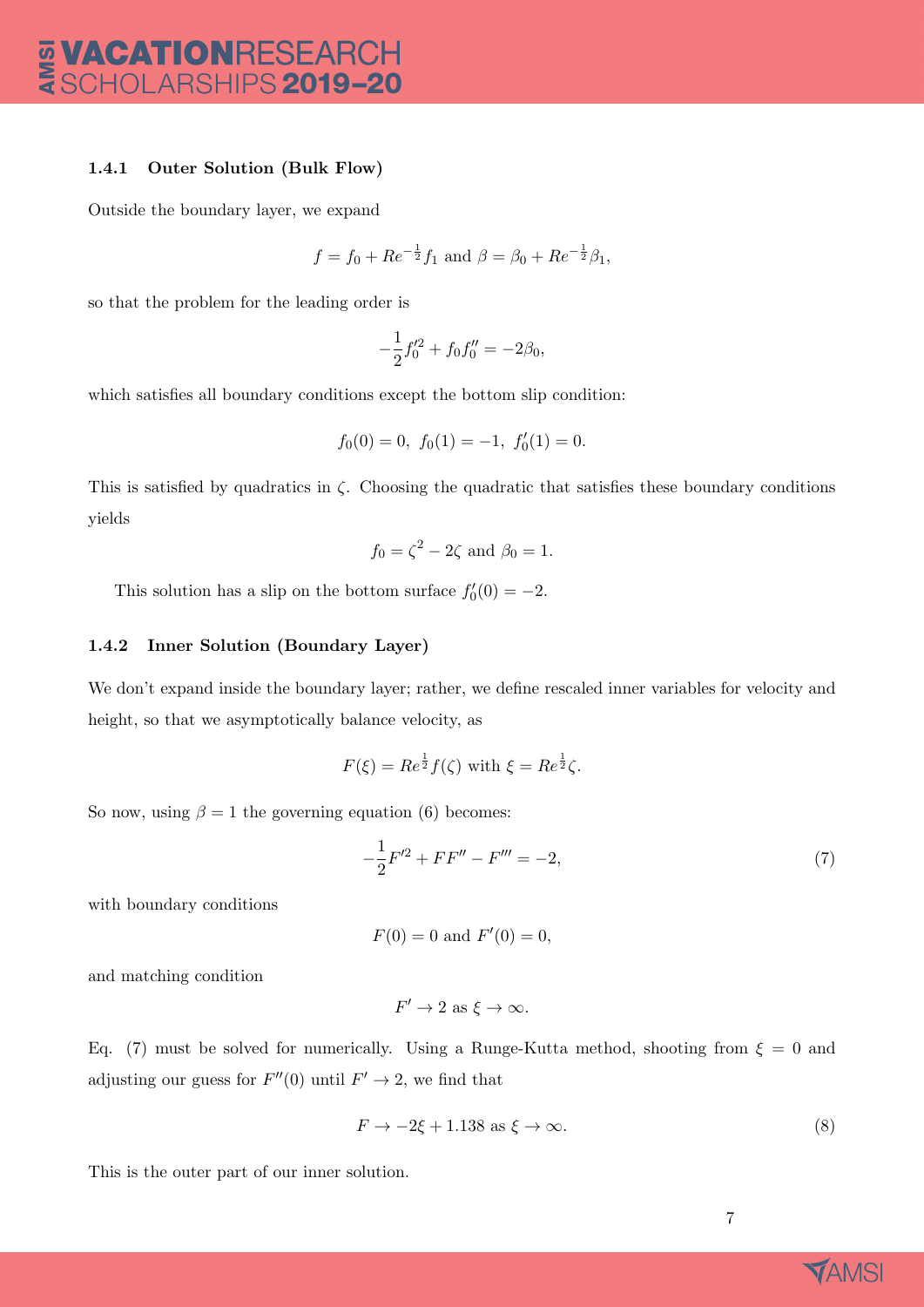#### 1.4.3 Matched Asymptotic Expansion

Rewriting eq. (8) in terms of the outer variable, we have

$$
f \rightarrow -2\zeta + 1.138Re^{-\frac{1}{2}}
$$
 as  $\xi \rightarrow \infty$ .

We match this with the inner part of the outer solution (that is, the bulk flow solution at the bottom surface). For the bulk flow, our first order problem is:

$$
-2\beta_1 = -f'_0f'_1 + f_0f''_1 + f_1f''_0 = 2(1-\zeta)f'_1 + \zeta(\zeta - 2)f''_1 + 2f_1,
$$

with boundary conditions

 $f_1(1) = 0$ ,  $f'_1(1) = 0$ , and matching condition  $f_1(0) = 1.138$ .

This is solved by

$$
f_1 = 1.138(\zeta - 1)^2
$$
 and  $\beta_1 = 1.138$ .

Bringing together our results for  $Re \gg 1$ , we have found

$$
\beta = 1 + 1.138Re^{-\frac{1}{2}}.
$$

#### 1.5 Final Calculations

We combine both asmyptotic results for our pressure gradient coefficient  $\beta$  to create an approximate solution for all Re, that has the correct asymptotic forms:

$$
\beta = 1 + 1.138Re^{-\frac{1}{2}} + \frac{6}{Re}.
$$
\n(9)

Finally, we combine eq. (5) with our force balance eq. (3) and  $\beta$  expression eq. (9) to get

$$
Mg = \frac{\pi \rho q^2 R_{\text{disk}}^4 \beta}{4h^2} = \frac{\pi \rho q^2 R_{\text{disk}}^4}{4h^2} (1 + 1.138 \sqrt{\frac{\mu}{\rho q h}} + \frac{6\mu}{\rho q h}).\tag{10}
$$

Note that eq. (10) implies that the photophoretic force goes as  $R_{\text{disk}}^4$ , which is promising for increasing the size of the system. Now, we must calculate the inflow velocity  $q$ , induced by thermal creep in the gaps, in order to create our self-consistent model and find the levitation height.

#### 2 Flow in the Gaps

#### 2.1 Results from Asymptotic Analysis of the Boltzmann Equation

In this subsection, we present the results derived by Nassios & Sader  $[1]$  for near-continuum flow, which we'll use to calculate the velocity through each gap. We restrict our analysis to the bulk flow,

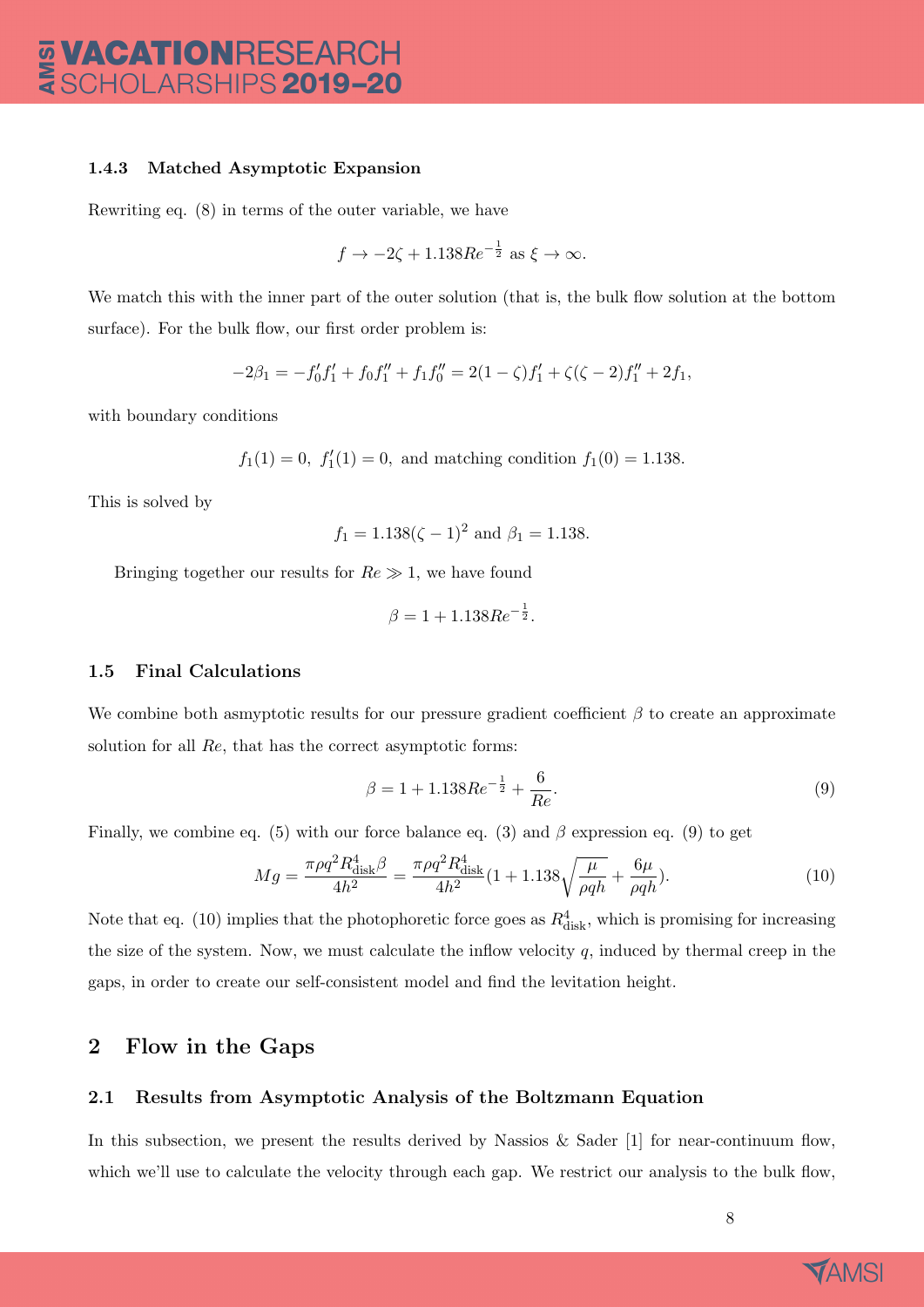## **VACATIONRESEARCH<br>SCHOLARSHIPS 2019-20**

as the inner flow in the Knudsen layer is negligible. We scale the variables as:

$$
\tau = \frac{T}{T_0} - 1,
$$
  

$$
\mathbf{v} = \frac{\bar{\mathbf{v}}}{v_{\rm mp}(T_0)},
$$
  

$$
\hat{r} = \frac{r_{\rm gap}}{R_{\rm gap}},
$$
  

$$
\hat{z} = \frac{z}{L},
$$
  

$$
P = \frac{R_{\rm gap}^2}{\mu v_{\rm mp}(T_0)L} p - 1,
$$
  

$$
k = \frac{\sqrt{\pi}}{2} K n = \frac{\sqrt{\pi}}{2} \frac{\lambda}{2R_{\rm gap}}
$$

,

where  $\tau$  is scaled temperature deviation from the equilibrium temperature  $T_0$ ,  $\bar{v}$  is the average gas particle velocity and **v** is its scaled version,  $v_{mp}(T_0)$  is the most probable collision speed at  $T = T_0$ ,  $R_{\text{gap}}$  is the cylindrical gap radius and  $r_{\text{gap}}$  is the gap radius parameter (being careful to distinguish this from r, the disk radius parameter, which is important for when we combine these problems in section 3),  $\lambda$  is the mean free path of the gas, and k is the scaled Knudsen number. P is scaled pressure deviation, where we have obtained the scale by asymptotically balancing pressure with velocity in the Stokes equations, as per eq. (11) below. Note that we take our characteristic length to be the diameter of the gaps, because this is the minimum length scale in the gap flow.

Now, parameters  $\mathbf{v}, \tau$  and P are expanded in k, such that

$$
\alpha = \sum_{n=0} \alpha^{(n)} k^n
$$

for the parameter  $\alpha$ , where the superscript  $(n)$  gives the corresponding Knudsen order. In [1], Nassios & Sader derive the following governing equations for the bulk flow:

$$
\nabla P^{(0)} = \mathbf{0},
$$
  
\n
$$
\nabla \cdot \mathbf{v}^{(n)} = 0,
$$
  
\n
$$
\nabla P^{(n+1)} = \nabla^2 \mathbf{v}^{(n)},
$$
  
\n
$$
\nabla^2 \tau^{(n)} = 0.
$$
\n(11)

So, to each order in Knudsen number, we recover the Stokes equations for the bulk flow.

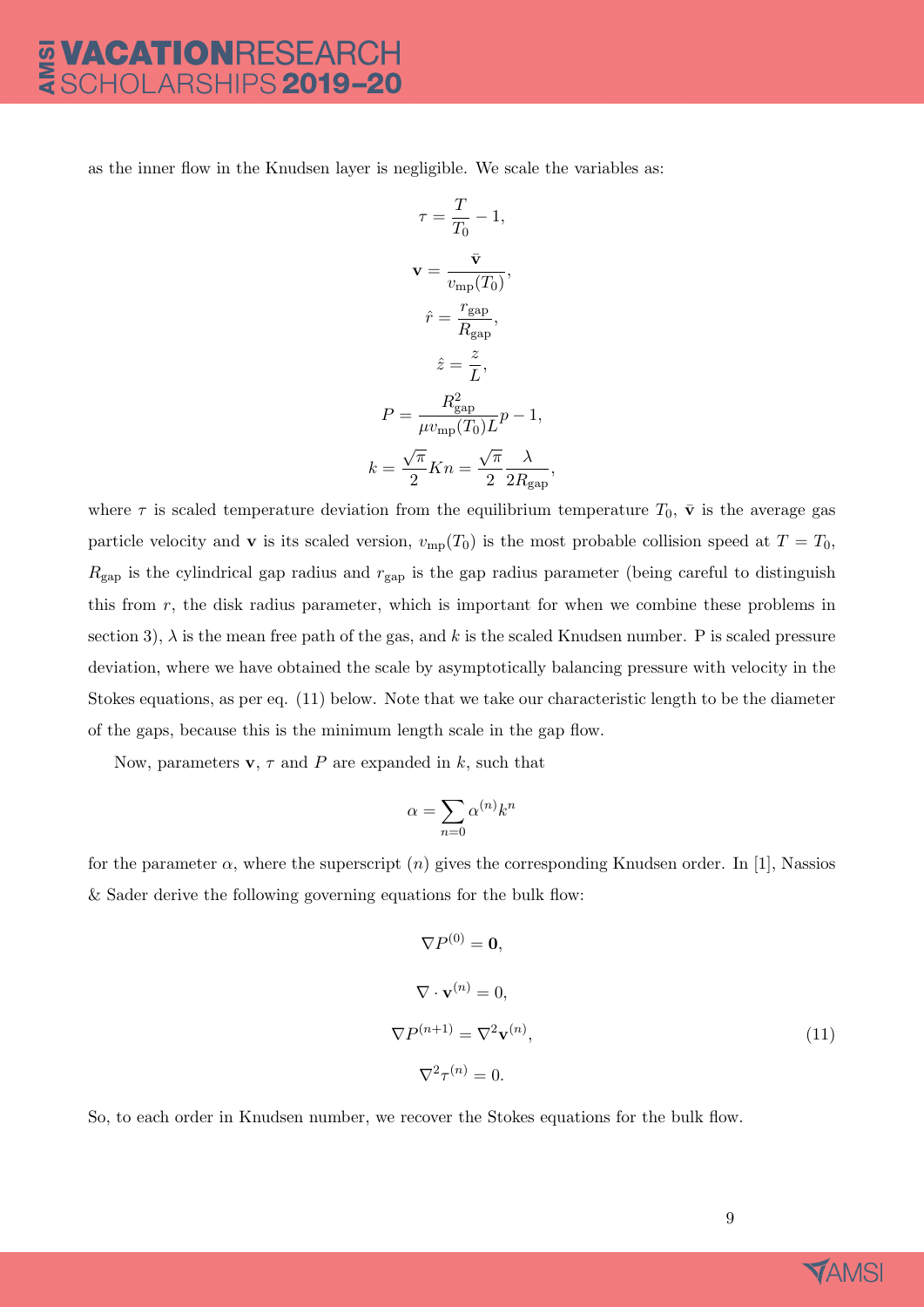Nassios  $\&$  Sader's Knudsen layer analysis gives the near-continuum corrections to flow problems as boundary conditions. To leading order, we have, at  $\hat{r} = 1$ :

$$
\mathbf{v}^{(0)}=\mathbf{0},
$$

which is no-slip, as expected. The first order gives, at  $\hat{r} = 1$ :

$$
v_i^{(1)}t_i^{1,2} = k_0 S_{ij}^{(0)} n_i t_j^{1,2} + K_1 G_i^{(0)} t_i^{1,2},
$$
  

$$
v_i^{(1)} n_i = 0,
$$

in the Einstein summation convention, where  $t_i^{1,2}$  $i^{1,2}$  return the appropriate tangent vectors,  $n_i$  is the normal,  $k_0$  and  $K_1$  are Knudsen layer slip coefficients (derived in [1]), and we have defined  $S_{ij}^{(n)}$  to be our rate of strain tensor, and  $G_i^{(n)}$  $\binom{n}{i}$  to be our temperature gradient vector, where

$$
S_{ij}^{(n)} = -(\frac{\partial v_i^{(n)}}{\partial x_j} + \frac{\partial v_j^{(n)}}{\partial x_i}), \text{ and } G_i^{(n)} = -\frac{\partial \tau^{(n)}}{\partial x_i}.
$$

So we get a slip condition at  $\hat{r} = 1$ :

$$
\mathbf{v} = (0, 0, -K_1 \frac{\partial \tau}{\partial \hat{z}}).
$$

#### 2.2 Calculation of Gap Velocity

Guided by the geometry of our system and form of our boundary conditions, our gap flow velocity is unidirectional, and circularly symmetrical. The continuity equation then gives us independence of  $z$ . So  $\mathbf{v}^{(n)} = v^{(n)}(r)\hat{\mathbf{z}}$  and then eq. (11) reduces to:

$$
\frac{\partial P}{\partial \hat{z}} = \frac{1}{\hat{r}} \frac{\partial}{\partial \hat{r}} (\hat{r} \frac{\partial v^{(n)}}{\partial \hat{r}}). \tag{12}
$$

 $R_{\text{gap}} \ll R_{\text{disk}}$ , so pressure is constant over the gap entrance below the disk. Thus, we may assume pressure is independent of the gap radius parameter, despite depending on our disk radius parameter (as per eq. (5) in section 1). Our leading order boundary condition is just no-slip  $v^{(0)}(\hat{r}=1) = 0$ , so solving eq. (12) gives us our leading order velocity

$$
v^{(0)} = \frac{1}{4} \frac{\partial P}{\partial \hat{z}} (\hat{r}^2 - 1).
$$

Our first order boundary condition is  $v^{(1)}(\hat{r}=1) = -K_1 \frac{\partial \tau}{\partial z}$ , and so we get our first order solution for velocity:

$$
v^{(1)} = \frac{1}{4} \frac{\partial P}{\partial \hat{z}} (\hat{r}^2 - 1) - K_1 \frac{\partial \tau}{\partial \hat{z}}.
$$

10

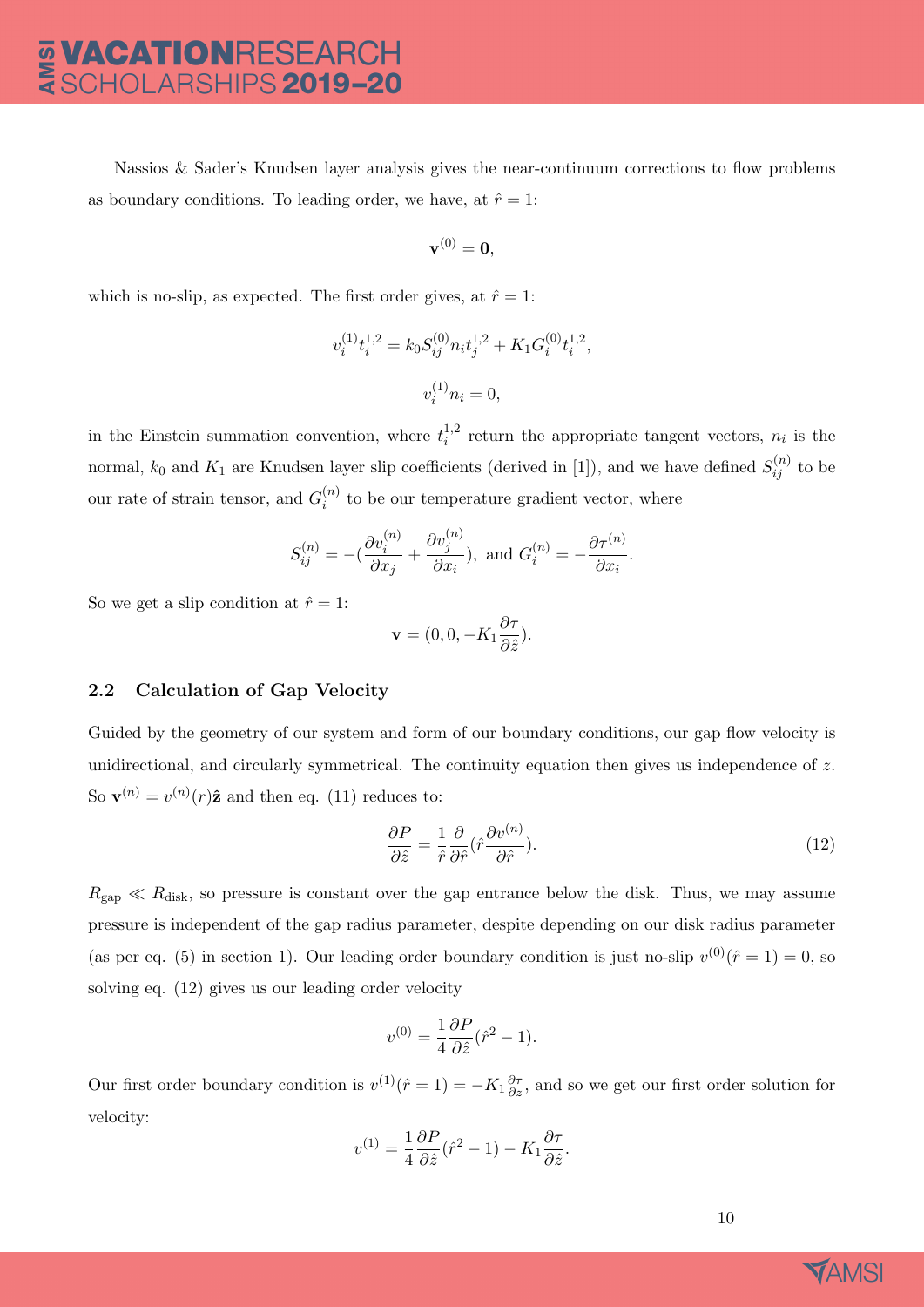So, all up, to first order,

$$
v = v^{(0)} + kv^{(1)} = (1+k)\frac{1}{4}\frac{\partial P}{\partial \hat{z}}(\hat{r}^2 - 1) - kK_1\frac{\partial \tau}{\partial \hat{z}}.
$$
\n(13)

We must unscale eq. (13) to combine it with the pressure eq. (5) and force balance eq. (3) from section 1. To simplify this expression, we first note that

$$
\nu = \frac{\sqrt{\pi}}{4} v_{\rm mp}(T_0) \lambda,
$$

where  $\nu$  is the kinematic viscosity  $\frac{\mu}{\rho}$  at  $T = T_0$ . All up, unscaling gives:

$$
\bar{v}_z = -\frac{2\nu K_1}{T_0} \frac{\partial T}{\partial z} + \frac{(1+k)(r_{\text{gap}}^2 - R_{\text{gap}}^2)}{4\mu} \frac{\partial p}{\partial z},\tag{14}
$$

which is the average gas particle velocity in the z-direction in each cylindrical gap.

#### 3 Combining these Flows

In order to combine the flow under the disk with the flow inside the gaps, we must convert our gas velocity in the gap eq.  $(14)$  from section 2 to the constant inflow velocity q from section 1. First, we calculate the average velocity through the gap, so as to eliminate any dependence on  $r_{\text{gap}}$ :

$$
v_{\rm av} = \frac{1}{\pi R_{\rm gap}^2} \int_{\rm gap} \bar{v}_z \ dS = \frac{1}{\pi R_{\rm gap}^2} \int_0^{2\pi} \int_0^{R_{\rm gap}} \bar{v}_z r \ dr \ d\theta = -\frac{2\nu K_1}{T_0} \frac{\partial T}{\partial z} - \frac{(1+k)R_{\rm gap}^2}{8\mu} \frac{\partial p}{\partial z}.
$$
 (15)

We note that our pressure gradient, temperature gradient, and  $K_1$  are all negative, so we see that the temperature gradient is inducing a velocity down the gap into the reservoir, which is creating a pressure cushion in the reservoir, which drives a flow back up the gap, slightly decreasing its velocity.

We keep  $\Delta T = T_0 - T_{\text{bottom}}$  as a variable parameter, where  $T_{\text{bottom}}$  is the temperature at the bottom of the disk. So, assuming both pressure and temperature vary linearly across the height of the disk, with atmospheric pressure  $p_a$  and equilibrium temperature  $T_0$  at the top of the disk, eq. (15) becomes

$$
v_{\rm av} = -\frac{2\nu K_1}{T_0} \frac{\Delta T}{L} - \frac{(1+k)R_{\rm gap}^2}{8\mu} \frac{\Delta p}{L},
$$

which, when substituting in our expression for the pressure, eq.  $(5)$ , gives:

$$
v_{\rm av} = -\frac{2\nu K_1}{T_0} \frac{\Delta T}{L} - \frac{(1+k)\beta q^2 R_{\rm gap}^2 (R_{\rm disk}^2 - r^2)}{16\nu h^2 L}.
$$
\n(16)

The back-flow caused by the pressure is small compared to the driving thermal creep term, so we retain downward flow through the gaps.

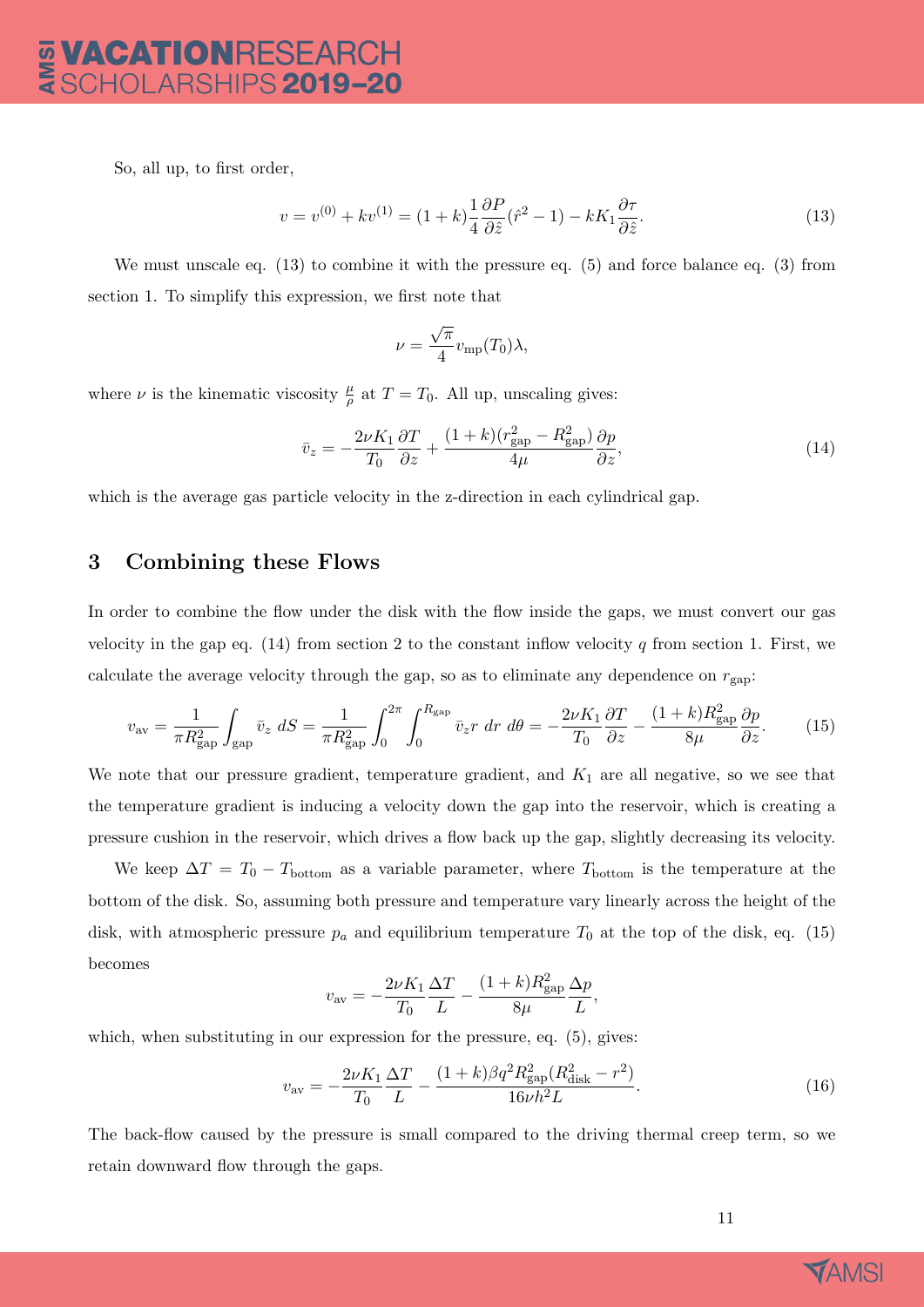Now, to convert average gap velocity eq.  $(16)$  to a constant inflow velocity across the disk q, we make use of flow rate conservation; that is

$$
Q_{\text{reservoir}} = Q_{\text{gaps}}
$$
  

$$
\implies -q\pi R_{\text{disk}}^2 = \sum_{\text{gaps}} v_{\text{av}} \pi R_{\text{gap}}^2.
$$
 (17)

Subsituting eq. (16) and  $\beta$  from eq. (9) into eq. (17) gives us:

$$
q = \frac{2N\nu K_1 \Delta T}{T_0 L} (\frac{R_{\rm gap}}{R_{\rm disk}})^2 - \frac{(1+k)N\gamma R_{\rm gap}^4}{16\nu h^2 L} (1+1.138\sqrt{\frac{\nu}{qh}} + \frac{6\nu}{qh})q^2,\tag{18}
$$

where N is our number of gaps, and

$$
\gamma = \frac{1}{N R_{\rm disk}^2} \sum_{\rm gaps} (R_{\rm disk}^2 - r^2)
$$

is a dimensionless parameter that depends on our distribution of gaps across the disk surface, summing over all the radii values on the disk surface where we have a gap. This parameter could be changed to optimise our levitation height, as long as eq. (17) holds (that is, we have distribution of gaps across all of the disk radius). However, for our purposes, we assume equidistribution of gaps. A computer simulation gives  $\gamma = \frac{1}{2}$  $\frac{1}{2}$  for such an equidistribution.

We may now combine eq. (18) with our force balance eq. (10) to solve for the levitation height.

#### 4 Results

#### 4.1 Comparison Between Theoretical Model and Existing Experiment

Rather than non-dimensionalising eq. (10) and eq. (18), we'll define our parameters to create a system of similar size to Bargatin's levitating plate in [2]. The geometry of Bargatin's plate gives 20% of the surface covered by gaps. Translating this to our disk problem, we have

$$
N\pi R_{\text{gap}}^2 = \frac{\pi R_{\text{disk}}^2}{5}.
$$

Bargatin also describes the ultralight material used, which gives a mass of  $1g/m^2$ . This gives

$$
M = 0.8 \ 10^{-3} \pi R_{\text{disk}}^2 + M_{\text{excess}},
$$

where  $M_{\text{excess}}$  defines any additional payloads on top of the disk. The width of the gaps on Bargatin's plate is  $25\mu m$ , which is our characteristic length in the Knudsen number, so we must keep this identical, and thus we define  $R_{gap} = 12.5 \mu m$ . The height of Bargatin's plate is  $60 \mu m$ , so we'll define  $L = 60 \mu m$ .

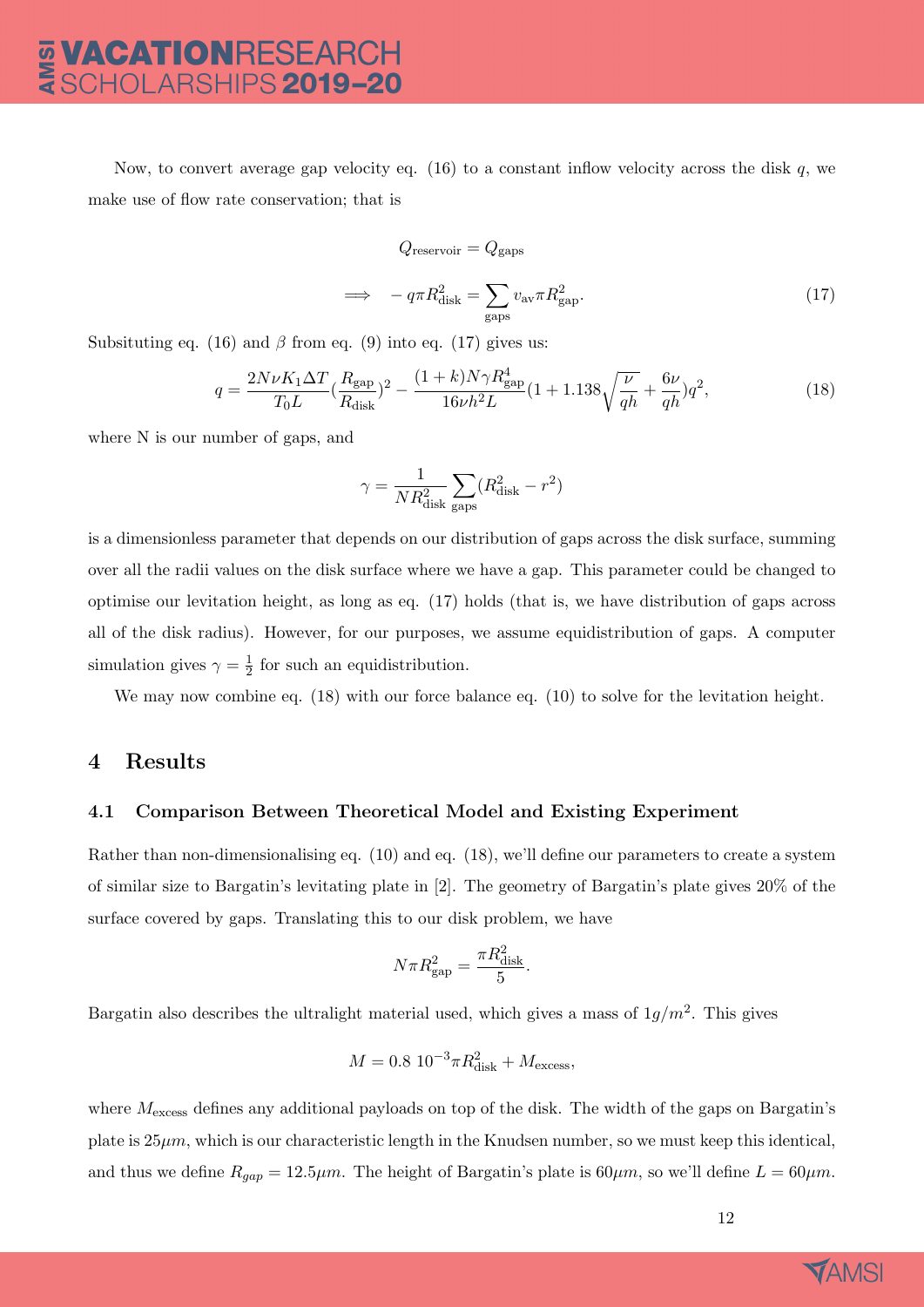## **VACATIONRESEARCH<br>SCHOLARSHIPS 2019–20**

Nassios & Sader's paper [1] gives the value of the Knudsen slip coefficient  $K_1 = -0.383$ . Lastly, we'll define  $T_0$  to be room temperature, and  $\nu$  and  $\rho$  to be kinematic viscosity and density, respectively, at room temperature and atmospheric pressure. This produces the following system of equations from eq. (10) and eq. (18) for q and h in terms of  $\Delta T$ ,  $R_{\text{disk}}$ , and  $M_{\text{excess}}$ :

$$
(0.8 \ 10^{-3} \pi R_{\text{disk}}^2 + M_{\text{excess}})g = \frac{\pi \rho q^2 R_{\text{disk}}^4}{4h^2} (1 + 1.138 \sqrt{\frac{\nu}{qh}} + \frac{6\nu}{qh}),\tag{19}
$$

$$
q = \frac{2\nu K_1 \Delta T}{5T_0 L} - \frac{(1+k)R_{\text{gap}}^2 R_{\text{disk}}^2}{160\nu h^2 L} (1+1.138\sqrt{\frac{\nu}{qh}} + \frac{6\nu}{qh})q^2. \tag{20}
$$

We may now plot solutions for  $h$  against our 3 free parameters.

#### 4.2 Levitation Height

Initially, we take our levitating disk with no payloads on top of it, so that  $M_{\text{excess}} = 0$ . In (fig. 3) we solve eq. (19) and eq. (20) simultaneously to plot levitation height against the temperature difference  $\Delta T$  across the height of the disk for a few different radii;  $R_0 = 0.5$ cm defines a system about the size of Bargatin's plate, while  $100R_0 = 0.5m$  gives a disk of diameter 1m, which is close to a life-sized hoverboard.



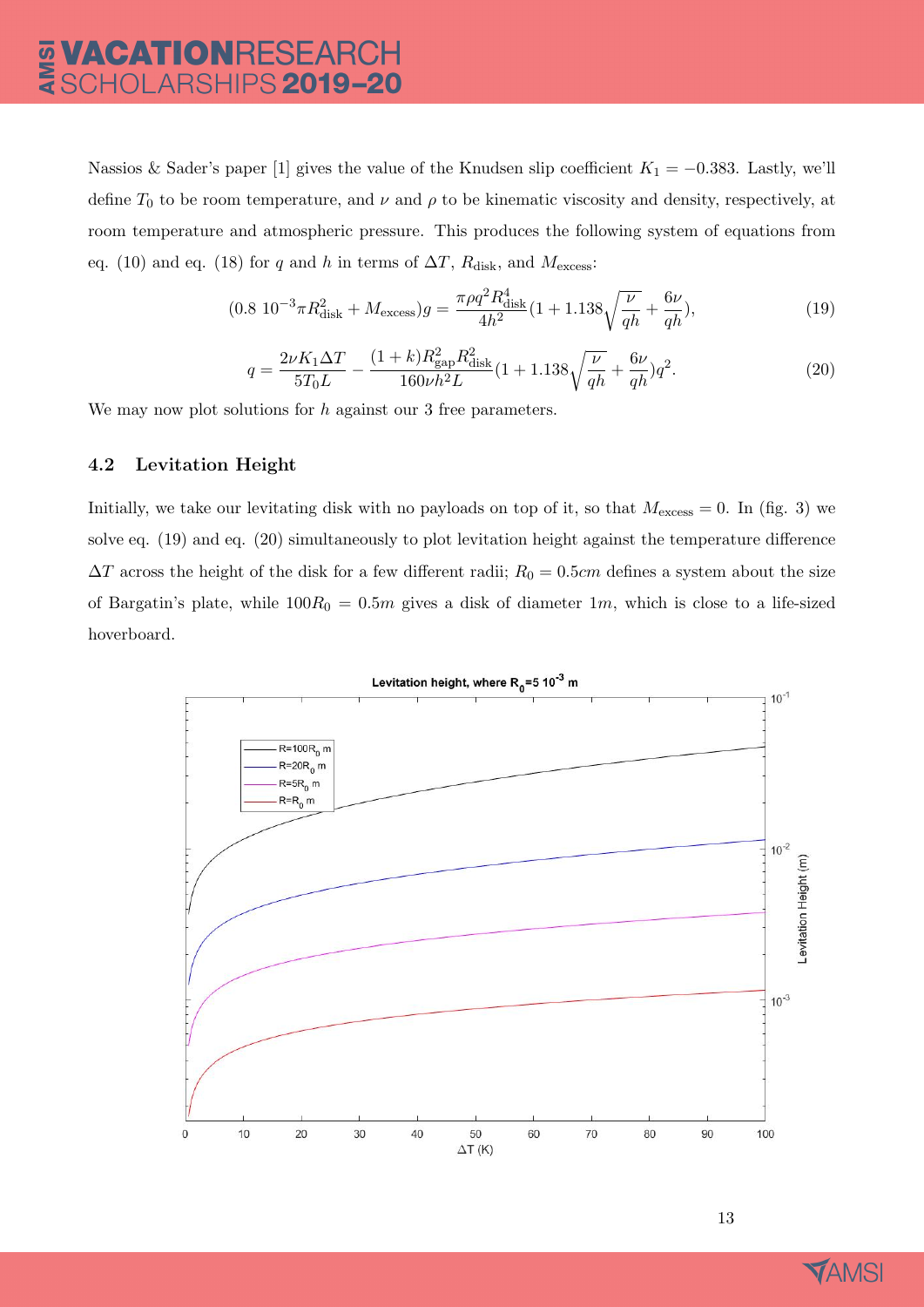## 

Figure 3: Plot of levitation height against temperature difference across the height of the disk, for various disk radii.  $R_0$  gives a disk of similar area to the plate in Bargatin's experiment.  $100R_0$  gives a disk of diameter  $1m$ . Note that levitation height is increasing as we increase the radius.

For the 1m diameter disk, with  $\Delta T = 100K$ , we get a levitation height of  $h = 4.69cm$ . In (fig. 4) we plot levitation height against excess mass for various temperature differences.



Figure 4: Plot of levitation height against excess mass for our  $1m$  diameter disk, for various temperature differences across its height. We see that increasing the temperature difference increases levitation height and ability to take on additional payloads.

We see that with a temperature difference of  $\Delta T = 500K$ , the disk can hold up  $M_{\text{excess}} = 1.79kg$ before touching the ground (levitation height  $h = 0$ ).

These results, while exciting, do not take into account the structural integrity of the disk; a diameter of  $1m$  with a height of  $60\mu m$  is not sound. Future explorations into real-life applications of this research must take this into account, and thus increase the height with radius.